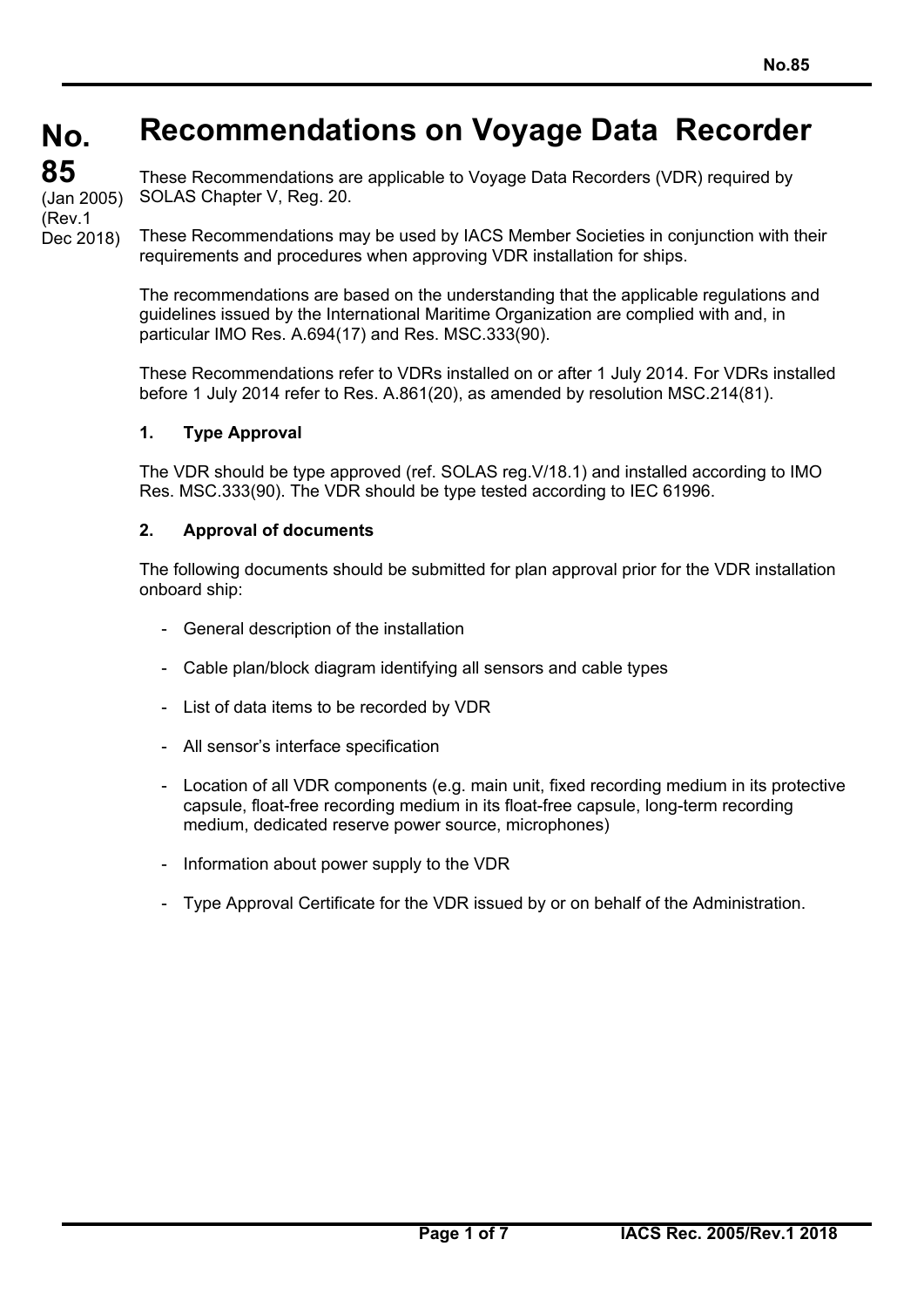## **3. Survey**

**No.** 

**85**  (cont)

## **3.1 Testing of a new installation.**

The final installation should be tested according to the manufacturer's instructions. Testing of the installation normally requires attendance from the manufacturer representative and use of special playback equipment (ref. IMO Res. MSC.333(90), Annex, 5.1.3).

Before the surveyor attends the test, the VDR should record for a period of at least 12 hours with all sensor inputs active (in operation) before the recorded data is presented for the surveyor item by item according to paragraph 7 in this document.

The survey is to verify that the installation complies with paragraphs 4, 5 and 7 of this document. In addition to verifying that the required sensor data of paragraph 7 are recorded as applicable, it should be verified that the configuration file includes proper identification of the data received on the various input channels.

The procedures required for data retrieval should be included in the ship's safety management system<sup>1</sup> and to be verified by or on behalf of the Administration.

## **3.2 Annual testing of VDR.**

The voyage data recorder system, including all sensors, should be subjected to an annual performance test. The test should be conducted by an approved service supplier to verify the accuracy, duration and recoverability of the recorded data. In addition, tests and inspections should be conducted to determine the serviceability of all protective enclosures and devices fitted to aid location (Ref. SOLAS Ch. V Reg.18.8 and HSC Reg.13.16.2).

The service supplier should be approved by the Society or approvals done by the Flag Administration itself or duly authorised organisations acting on behalf of the Flag Administration. Service supplier approvals granted on behalf of the Flag Administration are to be conducted in accordance with the procedures detailed in IACS UR Z17, with reference to Annex 1, paragraph 9 therein.

The Surveyor should check that the vessel has a copy of a valid Certificate of Compliance (COC) which should contain following information:

- name and IMO number of the ship
- date and place of successfully passed testing
- manufacturer, type and serial number of the VDR
- name and address of service supplier
- name and signature of the technician carrying out the annual performance test
- Society service supplier approval certificate number and the date of expire of the service supplier certificate.

If the ship is not able to present a Certificate Of Compliance to document the annual test, only a conditional short term Passenger Ship Safety Certificate/Cargo Ship Safety Equipment Certificate/Cargo Ship Safety Certificate should be issued.

 $\overline{a}$ 

<sup>&</sup>lt;sup>1</sup> see section 10 of the ISM Code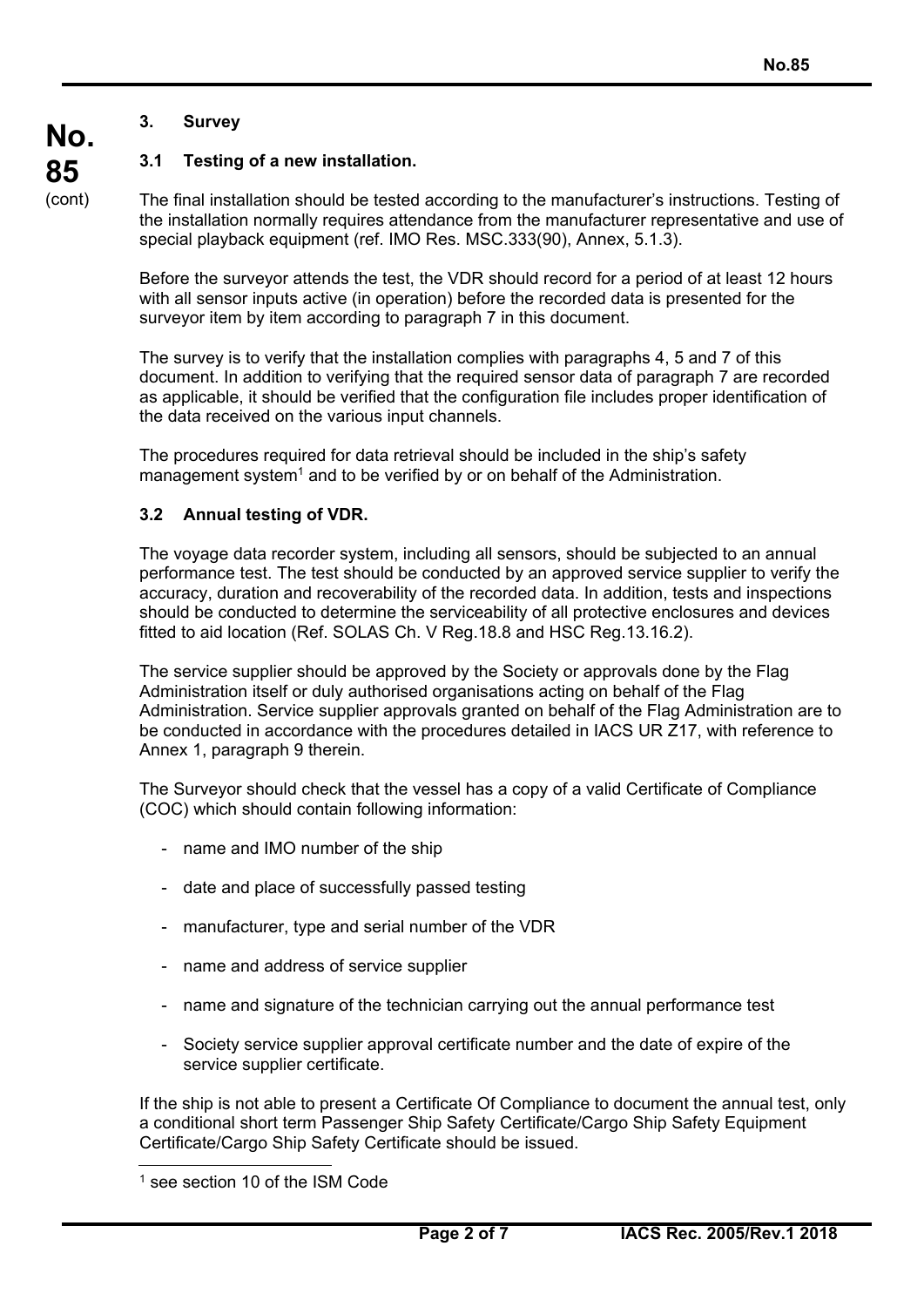## **4. Location of the VDR components**

All VDR components should be installed according the VDR manufacturer's installation guidelines and any special requirements stated in the Type Approval Certificate.

## **4.1 Fixed and float-free recording medium**

The protective capsule should be located in open deck area close to the bridge and as near to the centerline of the ship as practically possible. Considerations should be made to ensure both the accessibility for routine maintenance and the accessibility for both ROVs and divers in case of underwater removal after an accident. The location of the float-free capsule should minimise the interference by radar beam and the risk of obstruction after release.

## **4.2 Microphones**

Microphones should be so positioned on the bridge covering all work stations as described in MSC/Circ.982 so that conversation is recorded. The recording should be such that, on playback, a normal speaking voice should provide adequate intelligibility while the ship is performing its normal operations. This performance should be maintained at all work stations while there is a single audio alarm anywhere on the bridge or any noise, including noise from faulty equipment or mounting, or wind. This should be achieved through the use of at least two channels of audio recording. Microphones positioned outside on bridge wings, should be recorded on at least one additional separate channel.

## **4.3 Alarm unit**

The VDR alarm unit (audible alarm device and visual indicator) should be located in the navigation bridge.

#### **4.4 Other components**

All other VDR components can be located as found appropriate allowing for easy maintenance (ref. IMO Res. MSC.333(90), Annex, 5.1.3).

#### **5. Power supply**

The VDR should be connected to the ship's main and emergency source of power and backed-up by the dedicated reserve source of electrical power for a period of 2 hours.

Recording should be continuous unless automatically terminated at the end of the 2 hour period of the supply by the dedicated reserve source of electrical power.

#### **6. Sensor interfacing**

 $\overline{a}$ 

Loss of one sensor should not cause loss of other data items that do not depend upon the particular sensor (e.g. failure of the radar should not cause loss of other data items than the radar picture).

The signal information may be derived from discrete sensors wired directly to the VDR or may also be derived from a suitable data network connection. Where the information is derived from a data network the interfacing should be implemented in such a manner that the network will continue to operate as intended in the event of any VDR system or interface component fault. The data transfer should be conducted in accordance with a relevant international interface standard (ref. IMO Res. MSC.333(90), Annex, 8).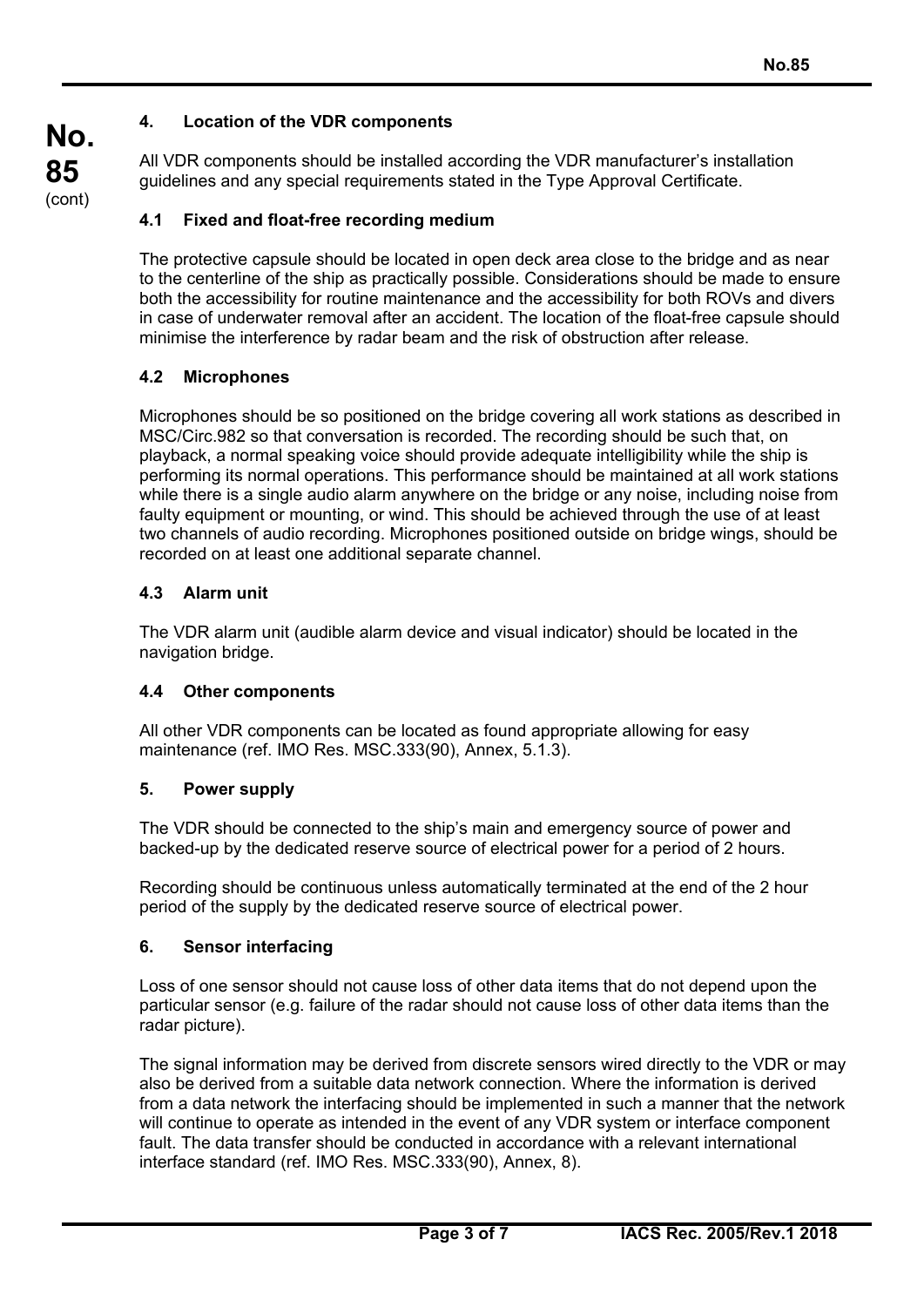# **7. Sensor input**

# **7.1 Date and time**

Date and time, referenced to UTC, should be obtained from a source external to the ship and an internal clock should be synchronized with valid date and time data. During times of a loss of the external source, the internal clock should be used. The recording should indicate which source is in use. The recording method should be such that the timing of all other recorded data items can be derived on playback with a resolution and continuity sufficient to reconstruct the history of the incident in detail (ref. IMO Res. MSC.333(90), Annex, 5.5.1).

# **7.2 Ship's position**

From a global navigation satellite system receiver or alternatively, a terrestrial radionavigation system. The ships position should be recorded, as available on the ship, up to a resolution of 0.0001 min of arc.

## **7.3 Speed**

Speed through water and speed over ground, including an indication which it is, derived from the speed and distance measuring equipment (speed log) should be recorded, as available on the ship, up to a resolution of 0.1 knots. The interval between recordings is not exceed 1 second. Speed over ground input from an Electronic Position Fixing System (EPFS) will require that EPFS is approved as speed log.

# **7.4 Heading**

Heading from the main heading source in use should be recorded, as available on the ship, up to a resolution of 0.1. The interval between recordings is not exceed 1 second.

## **7.5 Bridge audio**

The bridge audio signals should be recorded in accordance with paragraph 4.6.5 of IEC 61996.

## **7.6 Communication audio**

From the VHF installed nearest to the conning position (see SOLAS Ch. V Reg. 22) or alternatively, nearest to the main radar display.

## **7.7 Radar data**

The radar picture from the main radar (normally X-band at main conning position). Updating period less than every 15 second.

For ships where the statutory instrument requires two radar installations to be fitted and where inter switching facilities are provided between each installation the information from the radar installation that is in use by the navigator at the time of recording is the information that should be held in the voyage data recorder final recording medium.

## **7.8 ECDIS**

 $\overline{a}$ 

Where a vessel is fitted with an ECDIS installation, the VDR should record the ECDIS display in use at the time as the primary means of navigation.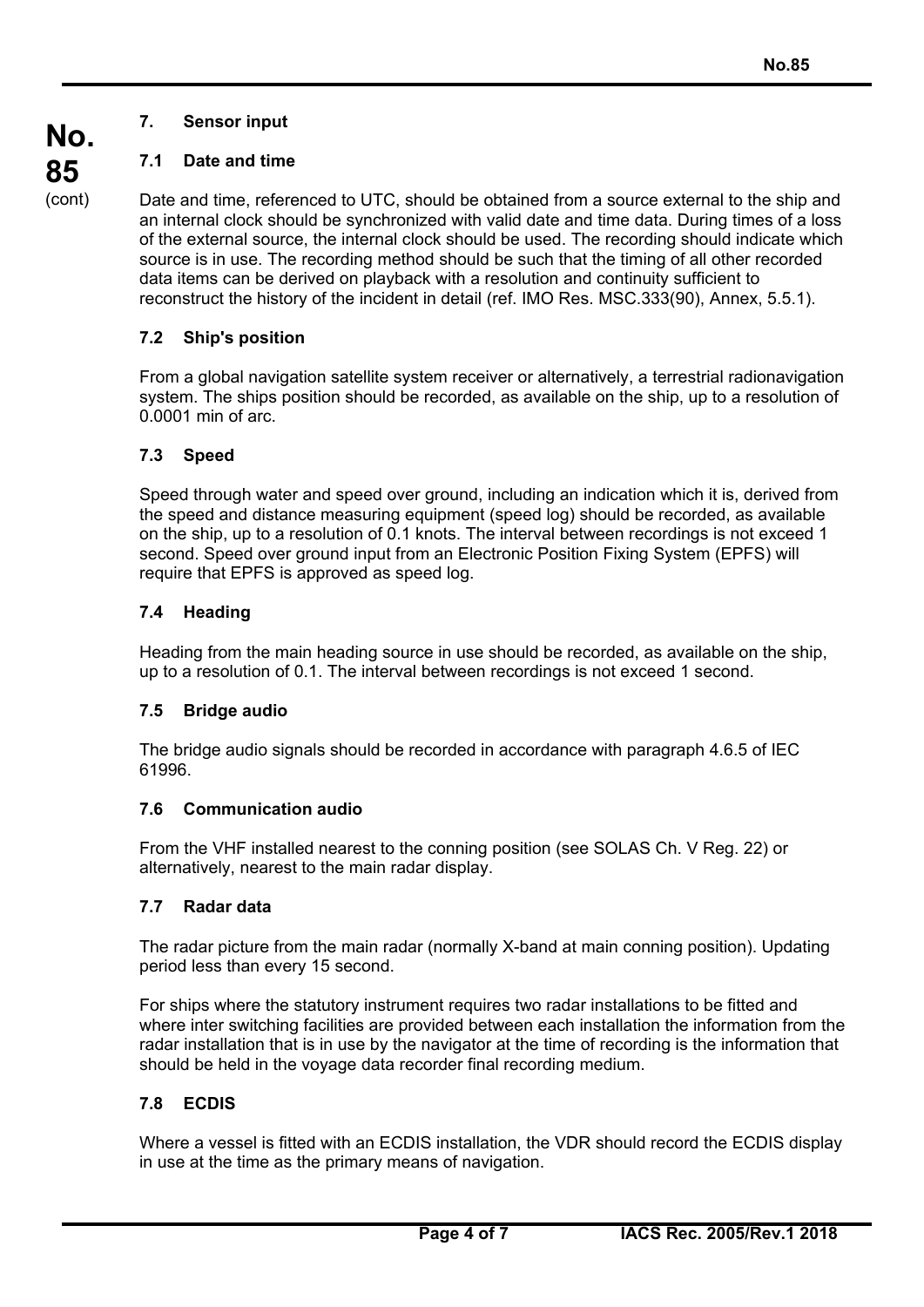NOTE: In the case of a ship fitted with an INS, 'ECDIS display' signifies 'route monitoring task and functions display'.

**No. 85**  (cont)

Where multiple ECDIS are installed and when it is not possible to determine which ECDIS image is used as the primary means of navigation, all images should be recorded in sequence such that at least one image is recorded at an interval not exceeding 15 s, with the most recent image from each location stored in turn. E.g. when 3 ECDIS displays are in use then each ECDIS image should be recorded at least every 45 s.

## **7.9 Echo sounder**

Depth below the keel up to a resolution of 0.1m as available on the ship. The depth scale currently being displayed and other status information should be recovered where available. Updating frequency better than 1 Hz.

## **7.10 Main alarms**

 $\overline{a}$ 

This should include the status of all mandatory alarms on the bridge, as listed in Resolution A.1021(26), Code on Alerts and Indicators, table 10.1.1.

Where the alarm functions described in table 10.1.1 include more than one alarm, the items should be recorded such that the status of each individual alarm can be identified within the final recording medium.

Where the statutory instruments permits the installation of override arrangements of shutdown or alarm functions, the activation of the override should be identified in the final recording medium.

#### **7.11 Rudder order and response**

The status of all steering gear power units installed in the ship and the status and settings of the control mode should be identified within the final recording medium.

Where arrangements are made for the remote control of the steering gear from more than one location, such as bridge wings or from automatic control systems such as autopilots and track controllers the individual order and response for the steering gear from the control location in operation and settings of the control mode in operation should be identified within the final recording medium.

Rudder order and response angles should be recorded up to a resolution of 1 degree as available and permitted on the ship. The interval between recordings is not exceed 1 second.

#### **7.12 Engine and thruster order and response**

This should include the positions of engine telegraph or direct engine/propeller pitch controls in operation, including shaft(s) r.p.m (or equivalent), and feedback indications, if fitted, including ahead/astern indicators. This should also include status of all propulsion thrusters (i.e. r.p.m., pitch and thrust direction).

RPM should be recorded up to resolution of 1 r.p.m. Where the controllable pitch propeller is used, the pitch should be recorded up to a resolution of 1 degree. The interval between recordings is not exceed 1 second.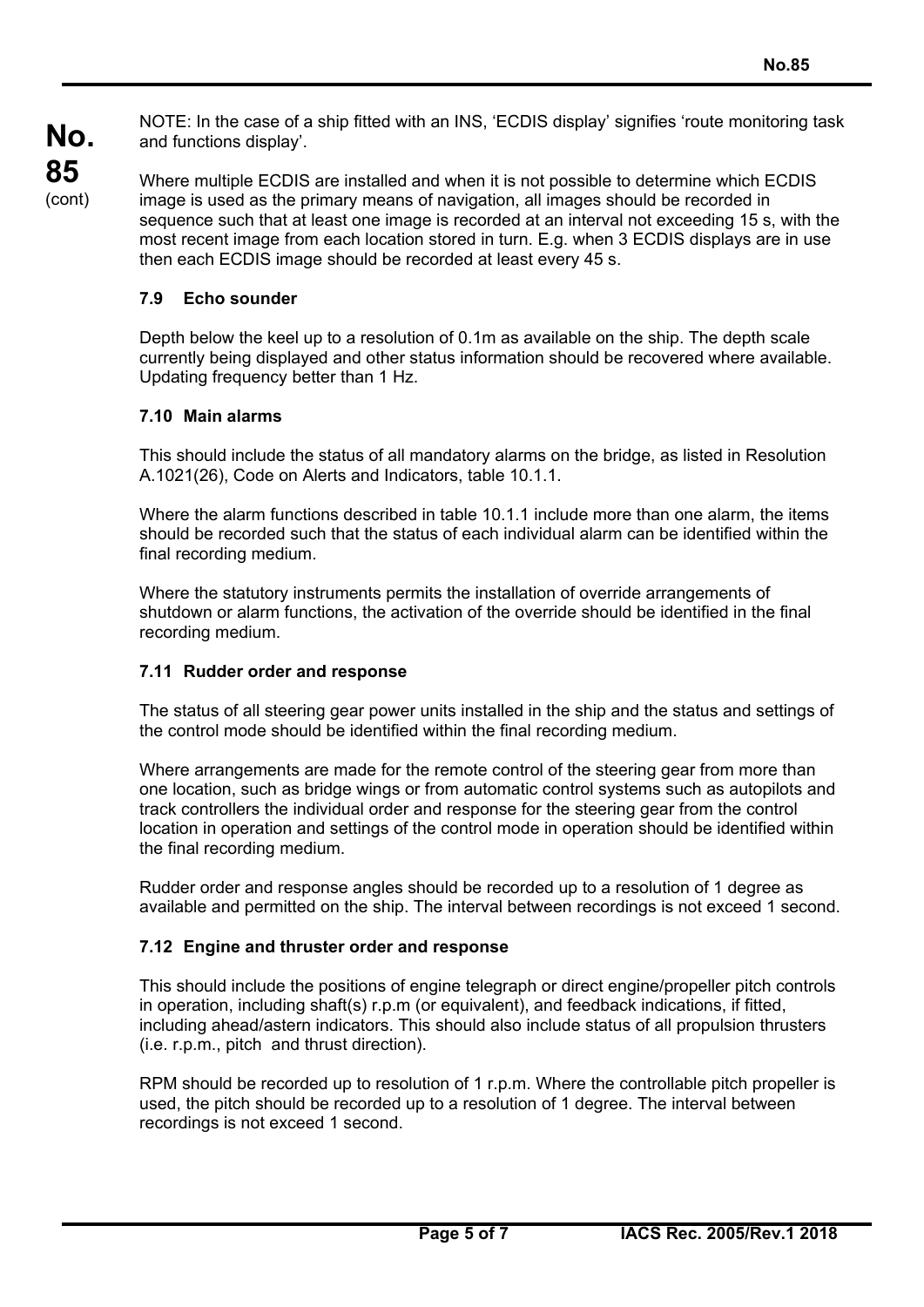# **7.13 Hull openings status**

**No. 85**  (cont)

 $\overline{a}$ 

This should include all mandatory status information required to be displayed on the bridge.

| Reference  | Alarm                                                                            | Applicability | Comments |
|------------|----------------------------------------------------------------------------------|---------------|----------|
| SOLAS II-1 |                                                                                  |               |          |
| $15 - 1.2$ | Position of watertight<br>external openings,<br>except for cargo hatch<br>covers | Cargo ships   |          |

## **7.14 Watertight and fire door status**

This should include all mandatory status information required to be displayed on the bridge.

| Reference     | Alarm                                                                                        | Applicability                                                                                                                                                                                                          | Comments                                                           |  |  |
|---------------|----------------------------------------------------------------------------------------------|------------------------------------------------------------------------------------------------------------------------------------------------------------------------------------------------------------------------|--------------------------------------------------------------------|--|--|
| SOLAS II-1    |                                                                                              |                                                                                                                                                                                                                        |                                                                    |  |  |
| 13.6 and 14.2 | Power-operated<br>watertight doors<br>indication                                             | Passenger ships<br>constructed on or after 1<br>February 1992 or<br>passenger ships<br>carrying goods vehicles<br>and accompanying<br>personnel regardless of<br>the date of construction<br>(ref. SOLAS II- 1/16.1/2) | $\star$                                                            |  |  |
| $13 - 1.2$    | Position of internal<br>watertight doors used<br>while at sea                                | Cargo ships                                                                                                                                                                                                            | $\star$                                                            |  |  |
| $13 - 1.3$    | Position of internal<br>watertight door and<br>access hatch covers<br>normally closed at sea | Cargo ships                                                                                                                                                                                                            | $\star$                                                            |  |  |
| SOLAS II-2    |                                                                                              |                                                                                                                                                                                                                        |                                                                    |  |  |
| 7.9.3         | Fire door indication                                                                         | Passenger ships<br>carrying more<br>than 36<br>passengers                                                                                                                                                              | $^\star$<br>If located on the<br>bridge                            |  |  |
| 9.4.1.1.5.6   | Fire door indication                                                                         | Passenger ships                                                                                                                                                                                                        | $\star$<br>If located on the<br>bridge                             |  |  |
| 9.4.1.1.5.13  | Special category<br>space fire door<br>indication                                            | Passenger ships                                                                                                                                                                                                        | $\star$<br>Except if power<br>operated and<br>automatically closed |  |  |

\* The status of each individual door should be identified within the final recording medium.